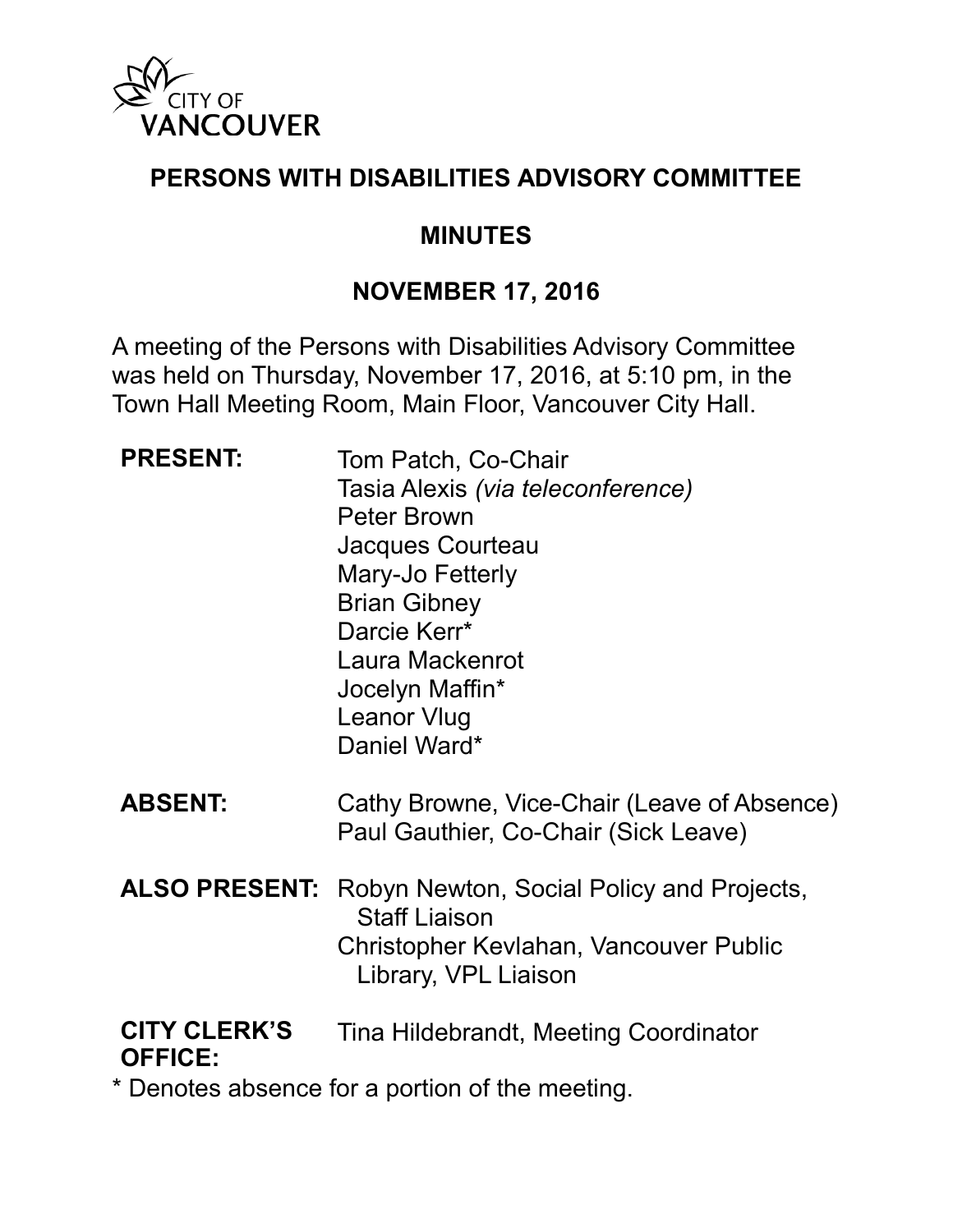### **Leave of Absence Requests**

MOVED by Laura Mackenrot SECONDED by Mary-Jo Fetterly

> THAT the Persons with Disabilities Advisory Committee approve a leave of absence for Cathy Browne for this meeting.

CARRIED UNANIMOUSLY (Jocelyn Maffin absent for the vote)

## **Approval of Minutes**

MOVED by Mary-Jo Fetterly SECONDED by Laura Mackenrot

> THAT the Persons with Disabilities Advisory Committee approve the Minutes from the meeting held on September 29, 2016, as circulated.

CARRIED UNANIMOUSLY (Jocelyn Maffin absent for the vote)

### **1. Liaison Reports**

The following Liaisons provided verbal updates and responded to questions:

Robyn Newton, Staff Liaison:

• applications for next term have been received for review.

Christopher Kevlahan, VPL Liaison:

- City Dementia Initiative;
- accessible services; Canadian National Institute for the Blind;
- redesign of VPL website, including visual accessibility; and
- National Seniors Day programs, including Jim Deva Place.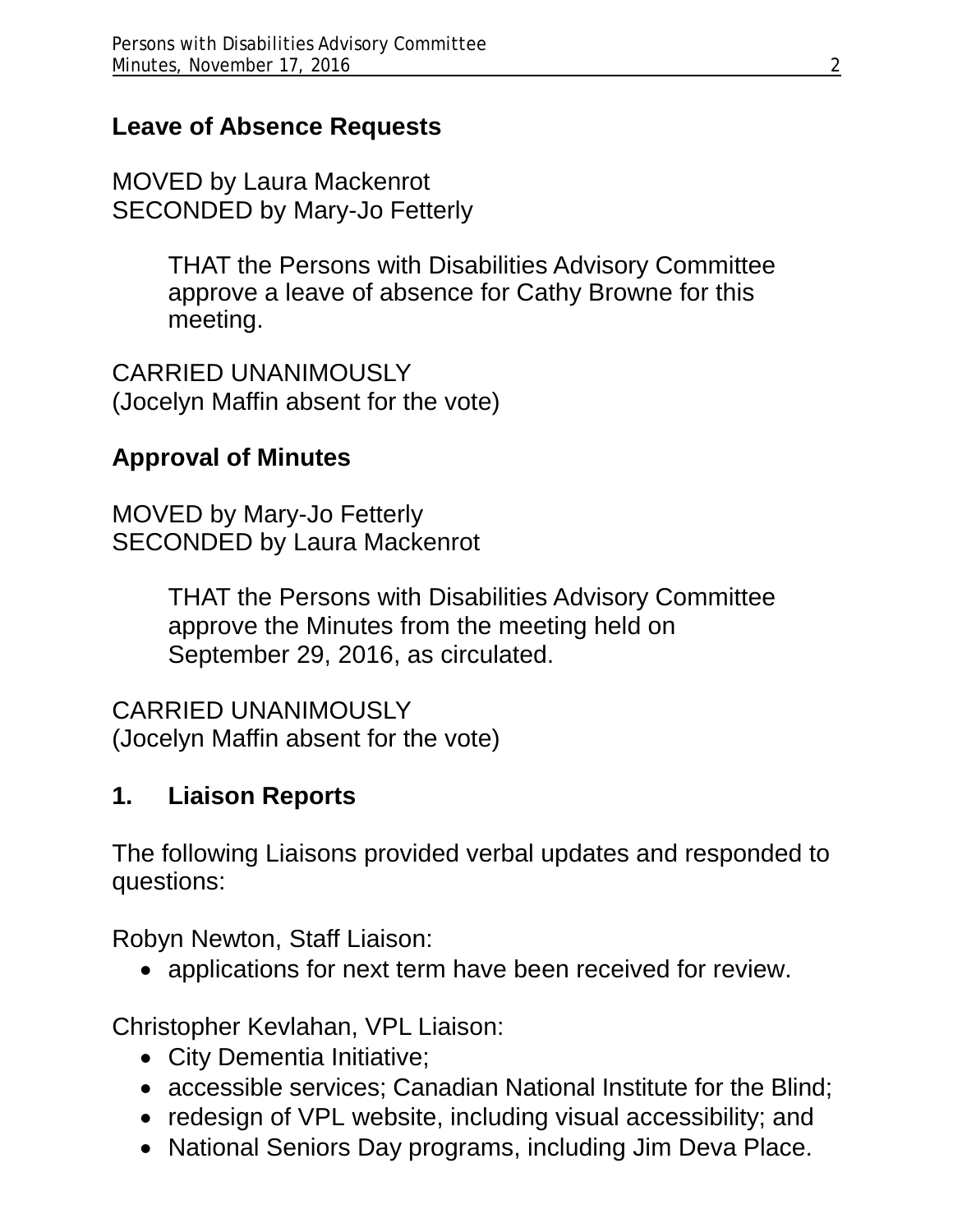The Chair sought input on ways to bring an aboriginal voice to the Committee. Members suggested the following:

- liaise with the Urban Aboriginal People's Advisory Committee; and
- reach out to the BC Aboriginal Network on Disability Society.

# **2 "Moving Towards Zero Action Plan"**

Staff from Traffic and Data Management provided an overview of the draft safety strategy "Moving Towards Zero", and sought the Committee's feedback in advance of submitting the report to Council in December.

*Points raised during discussion included:* 

- strike a safety advisory group and consider different disabilities, i.e. visually, hearing, physically;
- consult with "Preventable Community on Preventable Injuries";
- need more detail on the education component; and
- keep the increasing conflict between pedestrians and cyclists in mind.

# **VARY ORDER**

MOVED by Mary-Jo Fetterly SECONDED by Peter Brown

> THAT the Persons with Disabilities Advisory Committee vary the agenda to deal with the first New Business item next.

CARRIED UNANIMOUSLY AND BY THE REQUIRED MAJORITY (Darcy Kerr and Daniel Ward absent for the vote)

*For clarity, the minutes are recorded in chronological order.*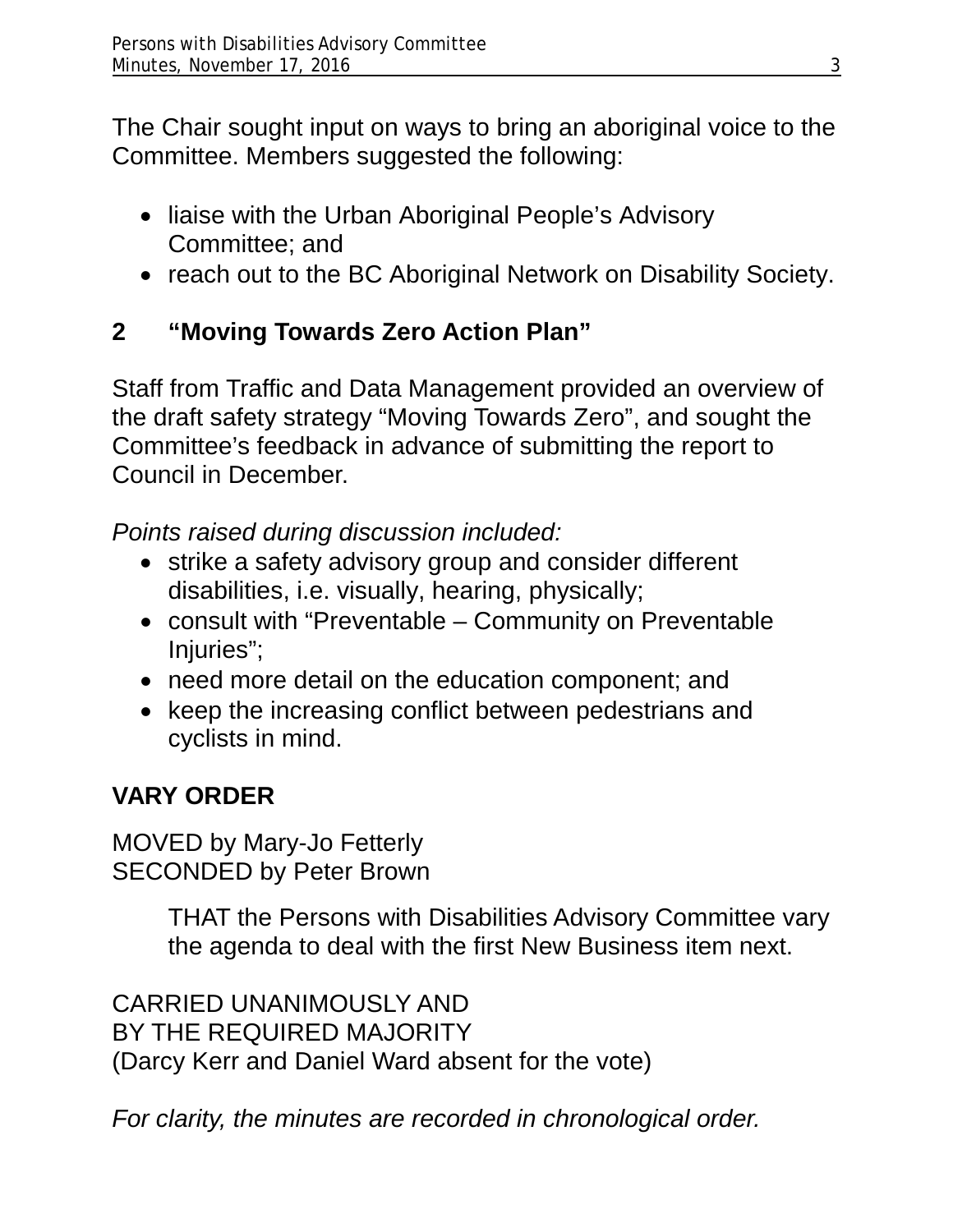### **7. New Business**

a) Downtown Bus Service Review

Staff provided an update on changes to the downtown bus service, including the No. 5 permanent reroute and the No. 6 changes taking effect on December 19, 2016. Staff also explained the rationale for the changes and sought the Committee's feedback on ways to improve the new routes.

Following discussion, the Chair requested staff forward a copy of the presentation.

# **3. Blood Alley Square Re-Design**

This item was withdrawn at the request of staff.

# **4. Accessible City Strategy**

Jacques Courteau presented a recommendation proposing the development of an accessibility and inclusion strategy for the City and sought the Committee's endorsement.

MOVED by Jacques Courteau SECONDED by Jocelyn Maffin

> WHEREAS the *United Nations Convention on the Rights of Persons with Disabilities*, the *Universal Declaration of Human Rights*, the *Canadian Charter of Rights and Freedoms*, the *Canadian Human Rights Act*, and the *British Columbia Human Rights Code* recognize the rights of persons with disabilities to be free from discrimination and to participate fully in society;

> WHEREAS under "Accessibility 2024", the Province of British Columbia aims to be the most progressive province in Canada for people with disabilities by 2024;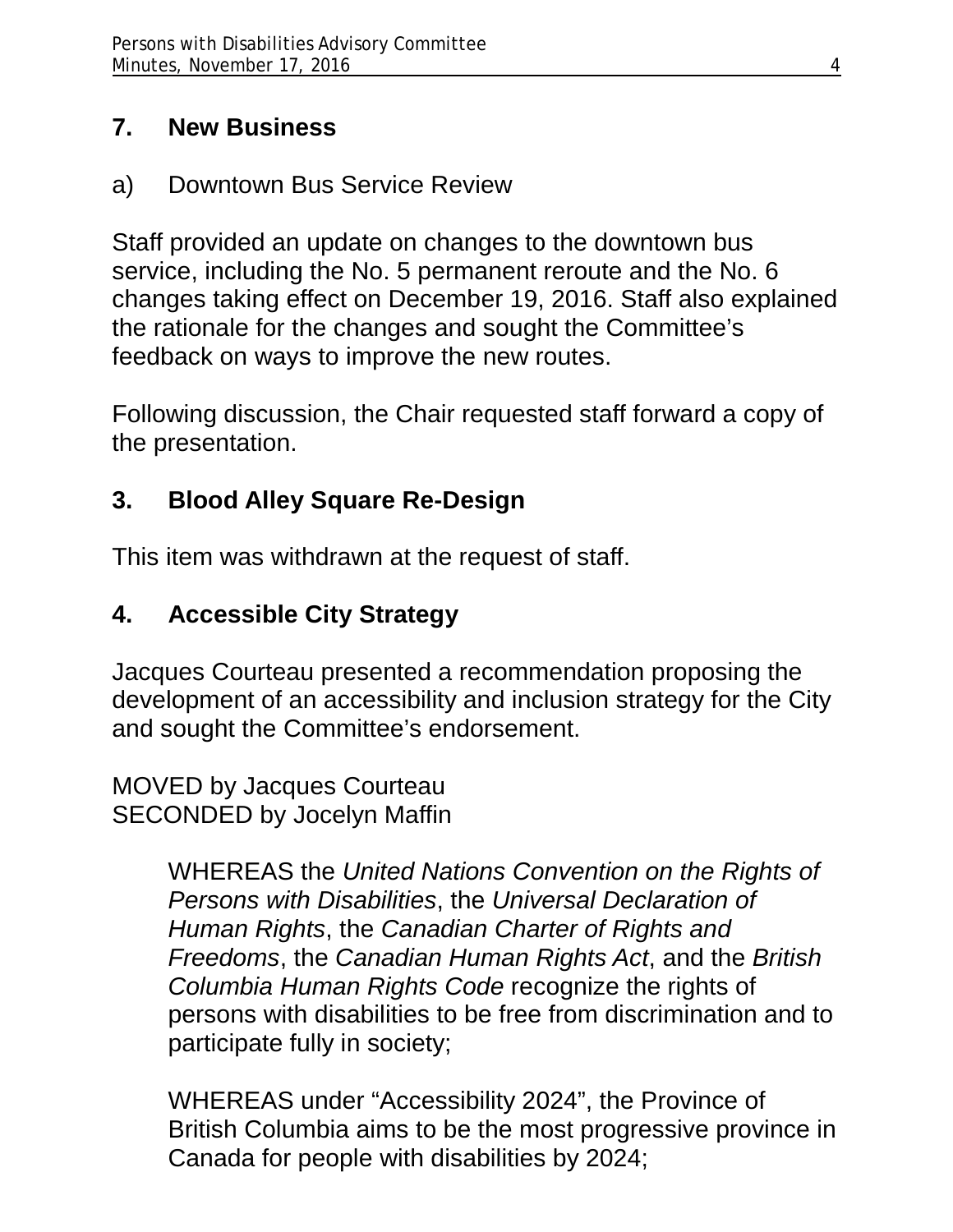WHEREAS the City of Vancouver "… is committed to removing barriers that might keep you, or someone you care about, from fully enjoying Vancouver" and "Improving citywide accessibility is an ongoing priority that benefits everyone in the community**";** 

WHEREAS the City of Vancouver currently does not have a comprehensive Strategy to commit to the rights of persons with disabilities; and

WHEREAS such a comprehensive Strategy is necessary to ensure that the City takes into account the rights of persons with disabilities when planning and delivering services to the citizens, and to provide a road map to achieve the full respect of these rights.

THEREFORE BE IT RESOLVED THAT the Persons with Disabilities Advisory Committee recommends that:

- 1) the City appoint a person responsible for overseeing the development, implementation and application of this Strategy and allocate a sufficient budget;
- 2) the City develop a Persons with Disabilities Strategy by 2018 that will guide Vancouver towards being a City where, to the fullest extent possible, persons with disabilities have the same opportunity to participate in the economic, social and cultural life as persons without disabilities;
- 3) the Strategy be developed in conjunction with the Persons with Disabilities Advisory Committee and other relevant advisory committees, and in consultation with relevant groups and associations in the City;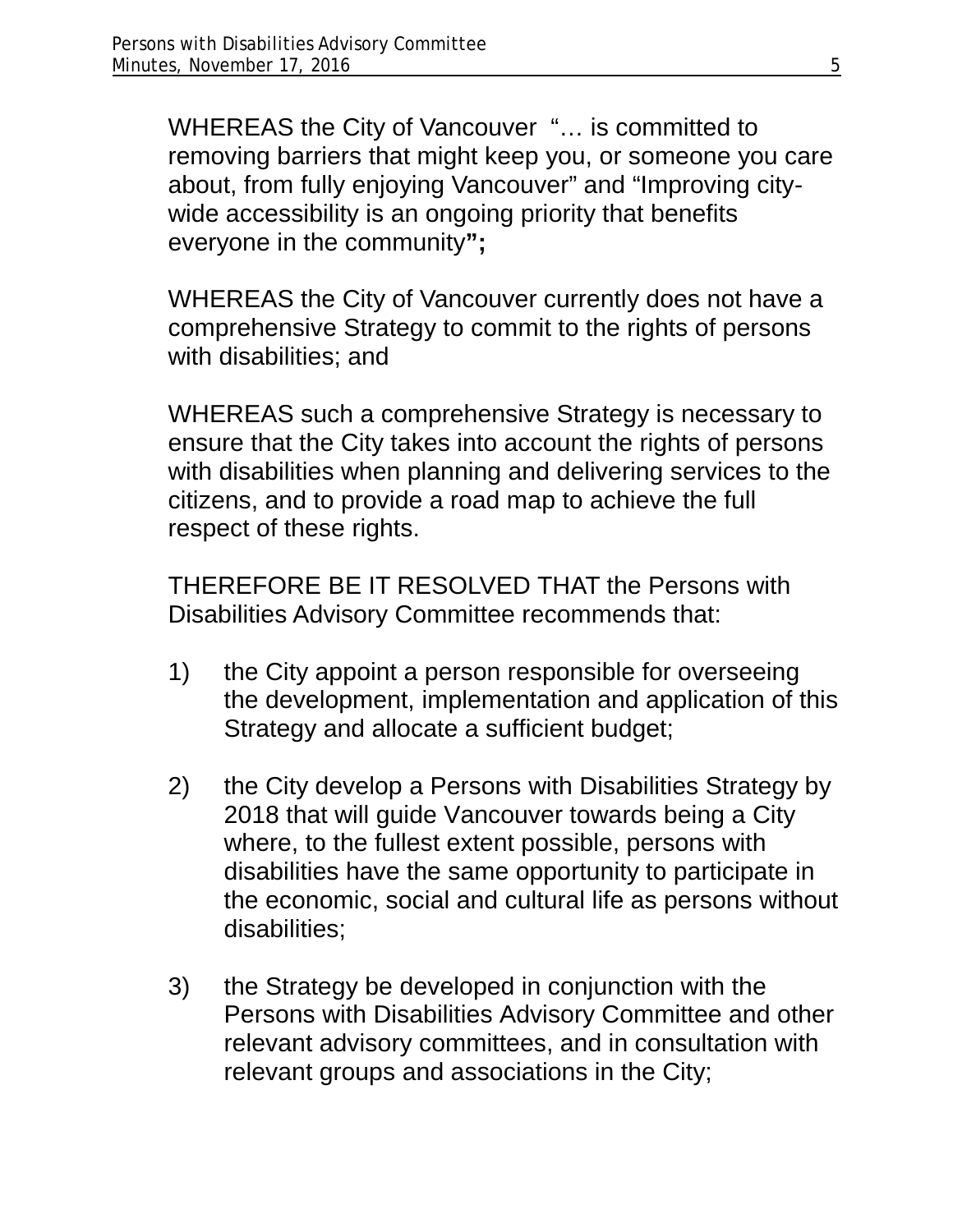- 4) the Strategy contain specific measures towards:
	- a. the reduction and elimination of barriers in the physical environment;
	- b. accessible and inclusive housing;
	- c. accessible and inclusive transportation;
	- d. access and inclusion to all City services, programs and facilities;
	- e. accessible and inclusive City communications and information services, including digital services, and the provision of interpretive services;
	- f. encouraging disability access and inclusion in programs and activities funded by City community grants; and
	- g. the employment and inclusion of persons with disabilities.
- 5) Business Units should establish performance measures to evaluate their progress in achieving these measures; and
- 6) Executive and senior management should incorporate measurable objectives in their performance plans towards achieving the objectives of the Strategy.

### CARRIED UNANIMOUSLY

(Darcy Kerr and Daniel Ward absent for the vote)

### **5. Subcommittee Reports**

a. Accessible City

Mr. Courteau, Sub-committee Chair, provided a brief verbal update on a recent meeting with Capital Planning staff at the Vancouver School Board on access and inclusion in schools. He also noted that there have been no updates from City staff on accessible features at civic facilities and related projects.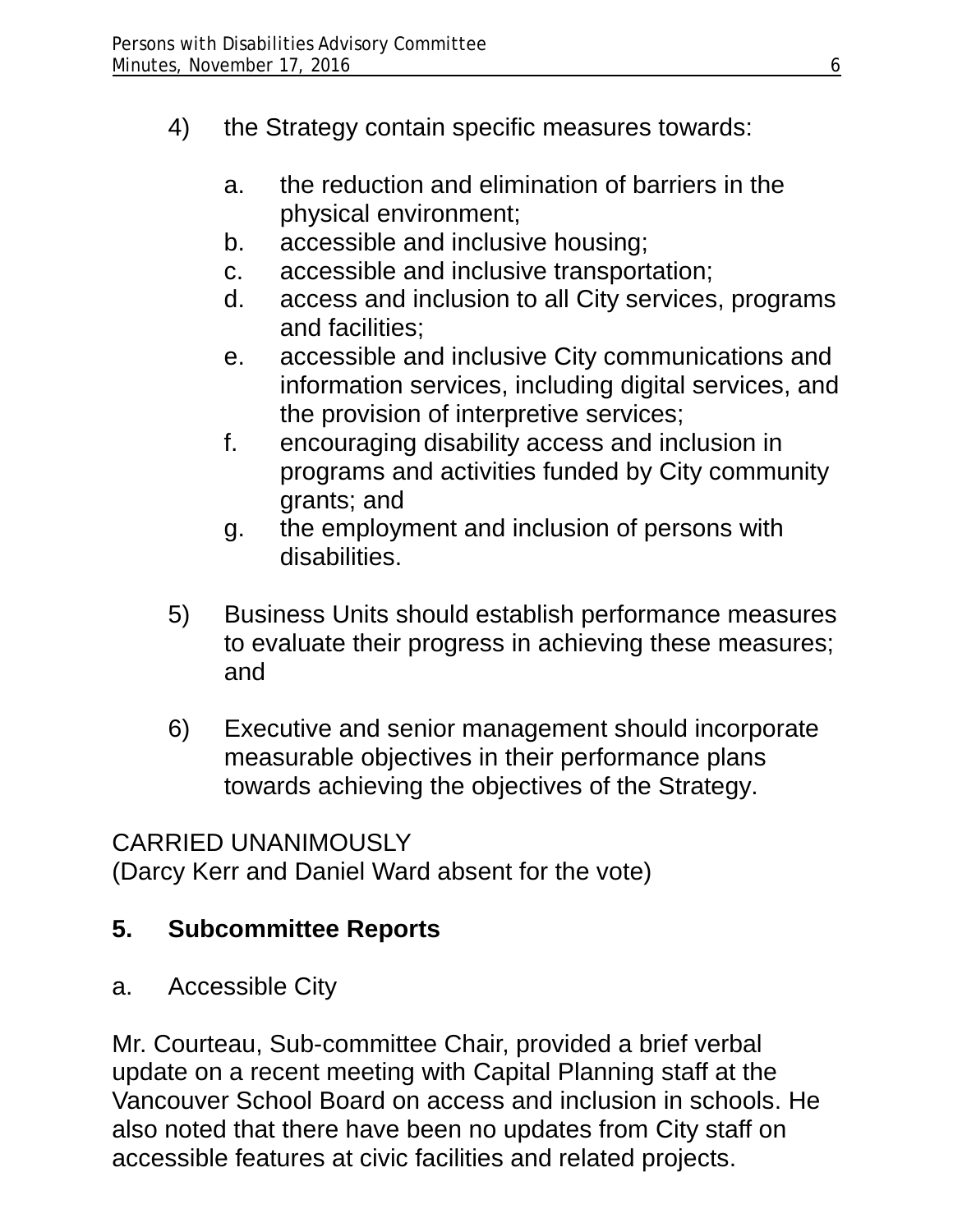In response, the Staff Liaison advised she would follow-up on status.

Peter Brown noted he has not met with the City Solicitor yet regarding the application of the accessible event guidelines to contractors.

b. Housing

The Chair provided a brief verbal update which included the Pearson Redevelopment and Vancouver Coastal Health's Care Plan.

c. Transportation

Laura Mackenrot, Sub-committee Chair, provided a brief verbal update which included the West 10<sup>th</sup> Avenue Project, noting staff will provide an update at the Special Meeting scheduled for December 1, 2016, the Transportation Plan 2040 and bus stops.

## **6. 2017 Meeting Dates**

MOVED by Peter Brown SECONDED by Laura Mackenrot

> THAT the Persons with Disabilities Advisory Committee approve the 2017 Meeting Schedule as proposed at its meeting on November 17, 2016.

## CARRIED UNANIMOUSLY

## **7. New Business**

There was no further new business.